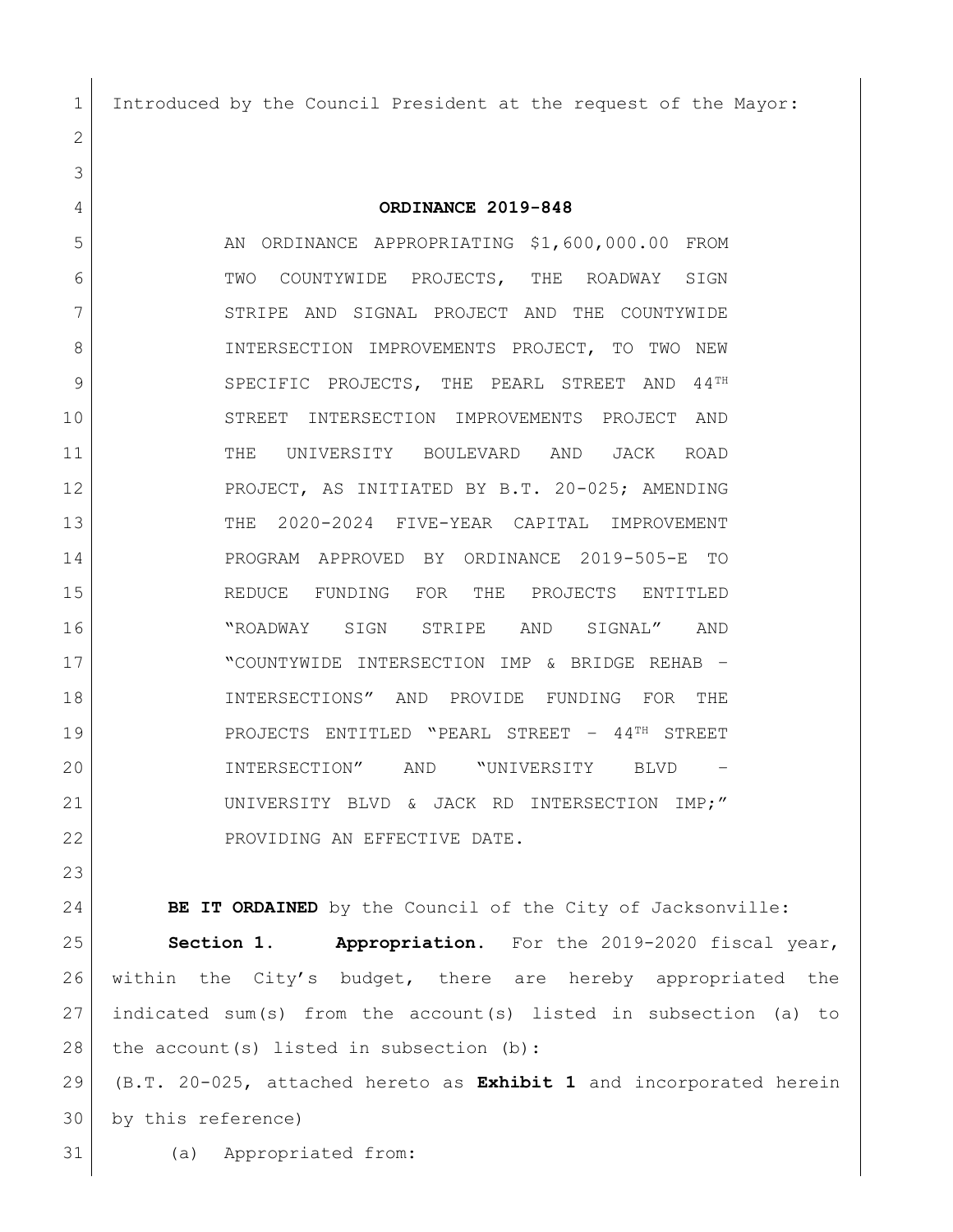|   | See B.T. 20-025      | \$1,600,000.00 |
|---|----------------------|----------------|
| 2 | (b) Appropriated to: |                |
| 3 | See B.T. $20-025$    | \$1,600,000.00 |

(c) Explanation of Appropriation

 $\overline{\phantom{a}}$ 

 The funding above is a transfer of funds from two countywide projects, the Roadway Sign Stripe and Signal 7 Project and the Countywide Intersection Improvements 8 Project, to two new specific projects, the Pearl Street 9 and 44<sup>th</sup> Street Intersection Improvements Project and the University Boulevard and Jack Road Project.

 **Section 2. Purposes.** The Pearl Street and 44th Street Intersection Improvements Project is for the design and construction of a traffic signal and overhead fiber interconnect 14 along East 44<sup>th</sup> Street between Pearl Street and Main Street. The design will include special emphasis crosswalks with upgraded ADA compliant ramps, pedestrian signal phasing, and extended left-turn bays on Pearl Street. The University Boulevard and Jack Road Project is for the design and construction of a traffic signal and overhead fiber interconnect along University Boulevard between Merrill Road and Fort Caroline Road. The design will include special emphasis crosswalks with upgraded ADA compliant ramps, pedestrian signal phasing, and coordination with both Arlington Community Redevelopment Area and Jacksonville University.

 **Section 3. CIP Amendment.** Ordinance 2019-505-E, being the 2020-2024 Five-Year Capital Improvement Program for the City and certain of its independent agencies, is hereby amended to reduce funding for the projects entitled "Roadway Sign Stripe and Signal" and "Countywide Intersection Imp & Bridge Rehab – Intersections" and provide funding for the projects entitled "Pearl Street – 44th Street Intersection" and "University Blvd – University Blvd & Jack Rd Intersection IMP." The projects are more fully